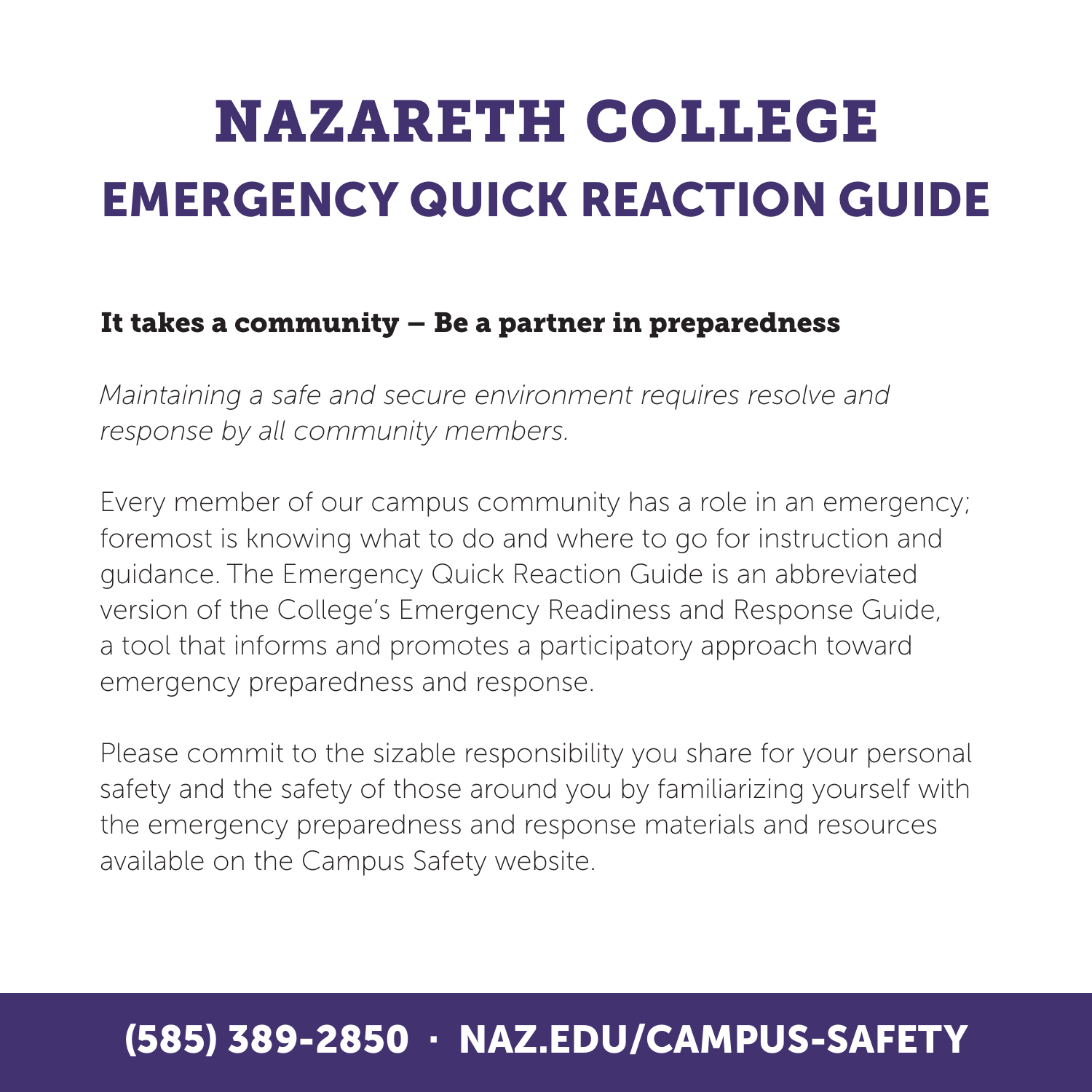# RESOURCES

### Are you ready?

Visit the Campus Safety website at naz.edu/campus-safety to view available programming and to access the following materials and resources:

#### NazAlert

NazAlert is the College's emergency mass notification system (email, voicemail, and text messaging) for simultaneous notification of an emergency on campus, the nature of the incident, and precautionary actions to take.

 $\triangleright$  Sign up at getrave.com/login/naz.

#### Security Escort Alarm

A personal key-chain device to be used in the case of an emergency. Upon activation, Campus Safety can quickly locate and respond to you, when used anywhere on campus. Free to all students, faculty, and staff.

#### Blue Light Phones (for emergencies or assistance)

Two-way call boxes strategically located throughout campus (including the tunnels) that dial direct to Campus Safety.

#### Emergency Readiness & Response Guide

Information on the College's Crisis Action Plan, emergency communications, notifications, and safety/security measures for responding to a variety of emergency conditions ranging from weather to active intruder.

### Annual Security & Fire Safety Report

In compliance with federal reporting requirements, Campus Safety is responsible for publishing this report by October 1 of each year. The purpose is to communicate information regarding campus safety and security policies and procedures. The publication can be accessed (in full) from the Campus Safety website.

### RESOURCES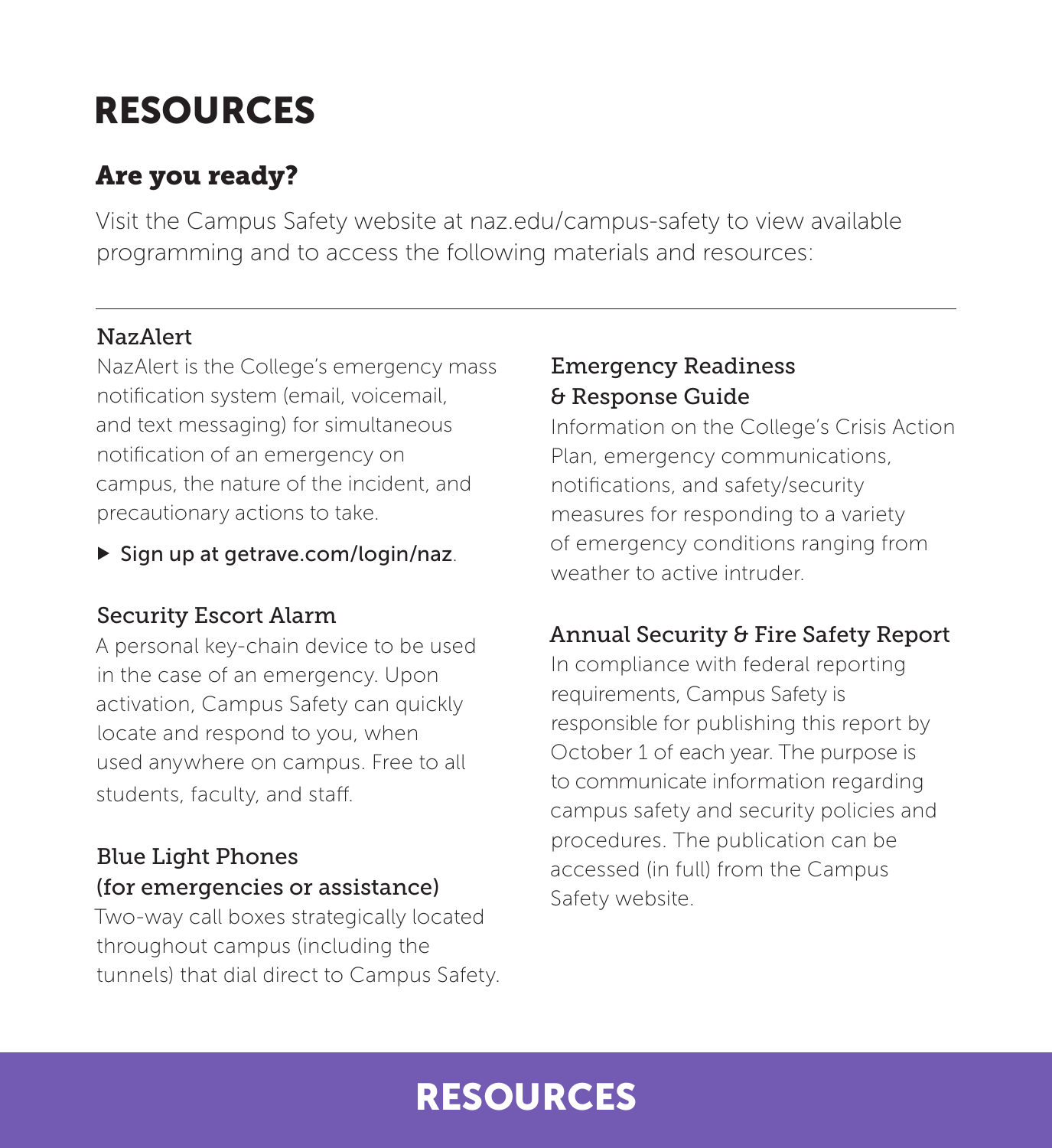# REPORTING EMERGENCIES

### See something, say something

Safety is everyone's responsibility. Immediately report any dangerous condition, safety hazard/risk, unusual/suspicious person, vehicle, activity, or package to Campus Safety. Campus Safety will coordinate emergency providers as needed, including police, fire, and/or emergency medical response:

#### ► Call Campus Safety: (585) 389-2850 ► Visit our office at 021 Shults Center

It takes a community to protect a community. If you see suspicious activity, report it to Campus Safety (on campus), local law enforcement (off campus) or a person of authority. Emphasis is on observing and reporting behavior and conditions indicative of criminal activity.

#### Emergency ON campus

- Call campus safety from campus phone or cell phone: (585) 389-2850.
- Use blue light phones strategically located throughout campus, including the tunnels.
- Use your Security Escort Alarm.

#### Emergency OFF campus

- Call 911 (preferred).
- Alternatively, text 911 (Verizon, ATT, T-Mobile, & Sprint Customers)
- Text communication is not always instantaneous and used only in situations when a call can't be placed
- Provide as much detail as possible including your precise location
- Call Campus Safety if immediately adjacent to the campus; local police,

fire, or emergency medical services will be notified as needed.

#### When your call is answered by Campus Safety

- Stay calm.
- Provide information about the type, extent, and location of the emergency, suspicious condition, or describe the behavior that was unusual/out of the ordinary.
- Provide your name and location.
- If it is safe to do so:
	- Stay on the phone even if you are put on hold or if you need to move (cell). The dispatcher will let you know when you can end the call.
	- Remain in the area and let emergency personnel know who you are.

### REPORTING EMERGENCIES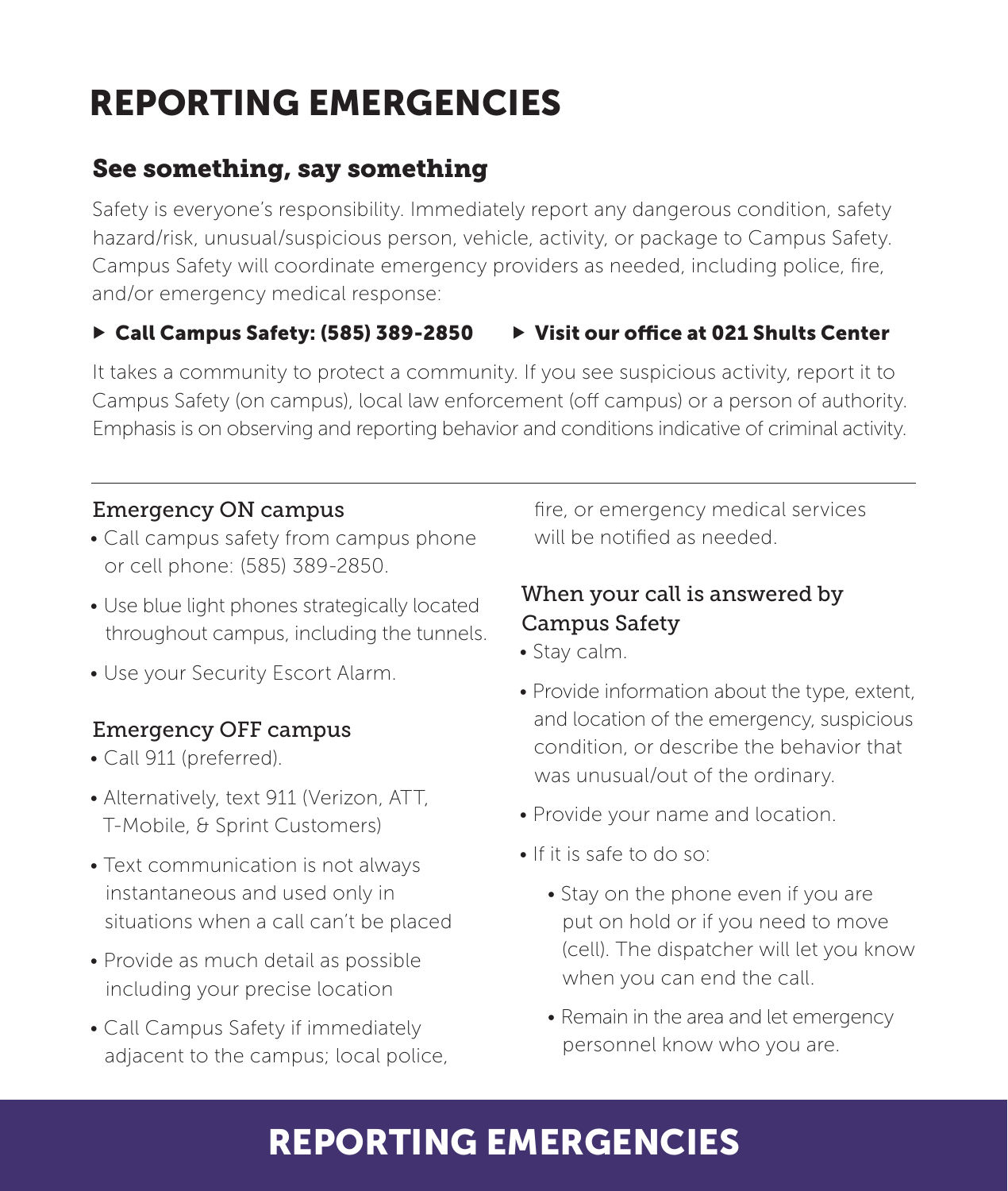# SHELTER OR EVACUATE

### Do I shelter or evacuate?

In the event of an emergency condition, knowing what to do when asked to shelter or evacuate can protect life and property.

### Shelter: Stay inside or go inside

Shelter-in-place is used when there is not time to evacuate or when certain conditions may render it unsafe to do so.

• Immediately move to the nearest building and await further instruction, ideally in a small, interior room with no or few windows. Stay away from doors and windows and limit movement.

#### Guidelines for action:

Without placing yourself in harm's way and when safe to do so:

- Lock and barricade doors
- Turn off lights
- Close blinds
- Block windows
- Turn off radios and computer monitors
- Silence cell phones but keep nearby
- Keep occupants calm, quiet, and out of sight
- Keep yourself out of sight and take adequate cover/protection

### Evacuate: Leave at once

Evacuation requires an immediate exit from a building or area.

#### Guidelines for action:

- Don't use elevators; exit by accessible stairwells.
- Check landings and stairwells for individuals with mobility impairment or a disability who may need assistance.
- Evacuation must be timely and orderly; don't retrieve personal belongings.
- Move quickly and calmly; if a relocation site is indicated, go there and await further instruction.

If you cannot evacuate, move to the nearest window and signal for help. Contact Campus Safety. If calling Campus Safety is not possible, use your Security Escort Alarm.

*Note: Phone is the preferred method for reporting an emergency condition, since the Security Escort Alarm does not allow for two-way dialogue and exchange of pertinent information.*

### SHELTER OR EVACUATE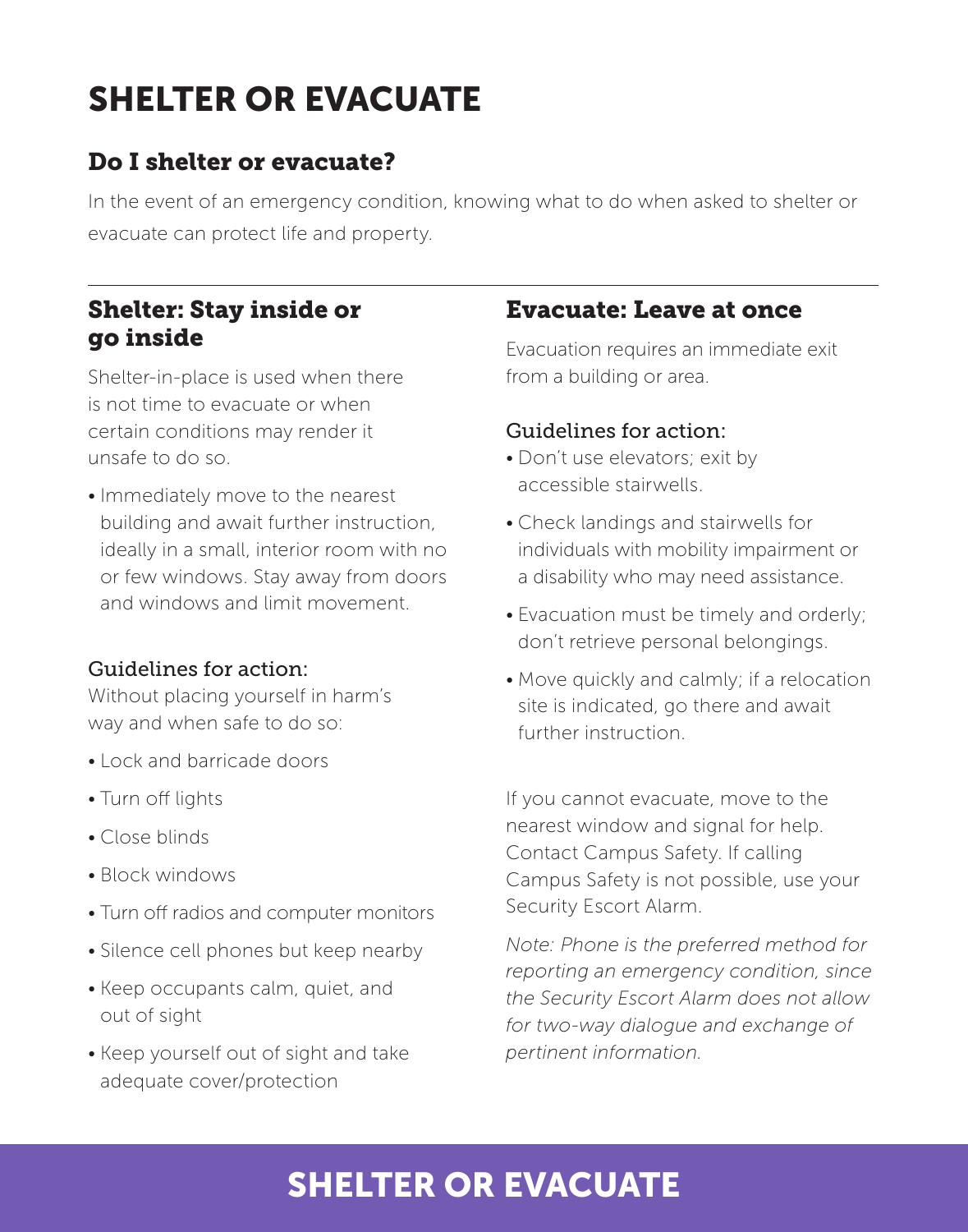# FIRE-RELATED EMERGENCY

### If you find or suspect smoke or fire

- If the building fire alarm is not active, pull the nearest pull station to warn others; pull stations are generally found near the stairwells and/or exits.
- Use the fire extinguisher only if the fire is small and you have a clear exit path. If you are uncomfortable EVACUATE.

### If the fire alarm is activated:

When the fire alarm sounds, you must immediately exit the building via the nearest exit\*

- Always assume a real emergency exists; do not hesitate or take time gathering personal items.
- The elevators will not be operational, use stairwells only.
- 1. If a smoke condition exists, try an alternative exit path.
	- If possible, cover your nose and mouth with a wet towel or cloth.
	- Stay low and get on your hands and knees to get below the smoke.
	- Once outside, move away from doorways so that arriving emergency personnel can get access to the building.
- 2. If you are trapped or know someone who is trapped inside a building:
	- Call Campus Safety (585) 389-2850 and provide as much information as possible: who they are, where they are, and what is going on outside the door.
	- If you have access to a window, attempt to alert others by yelling or drawing attention to yourself.

#### 3. If you or someone you know has LIMITED MOBILITY concerns:

- Evacuate the building if you are able and it is safe for you to do so. Remember that the elevators will be off-line.
- Shelter in place:
	- ° Find an open room and close the door (but keep unlocked).
	- ° Immediately call Campus Safety (585) 389-2850 and communicate who you are, where you are, and the nature of your limitations.
	- ° Follow instructions from Campus Safety, but stay in the room.
	- ° Campus Safety and/or the Fire Department will come to you if you are in harm's way.
	- ° You will only be physically evacuated by Campus Safety or the Fire Department if necessary.
- *\* Remaining in your room, office, or building during a fire alarm is not only unsafe, but it is a crime punishable by law.*

### FIRE-RELATED EMERGENCY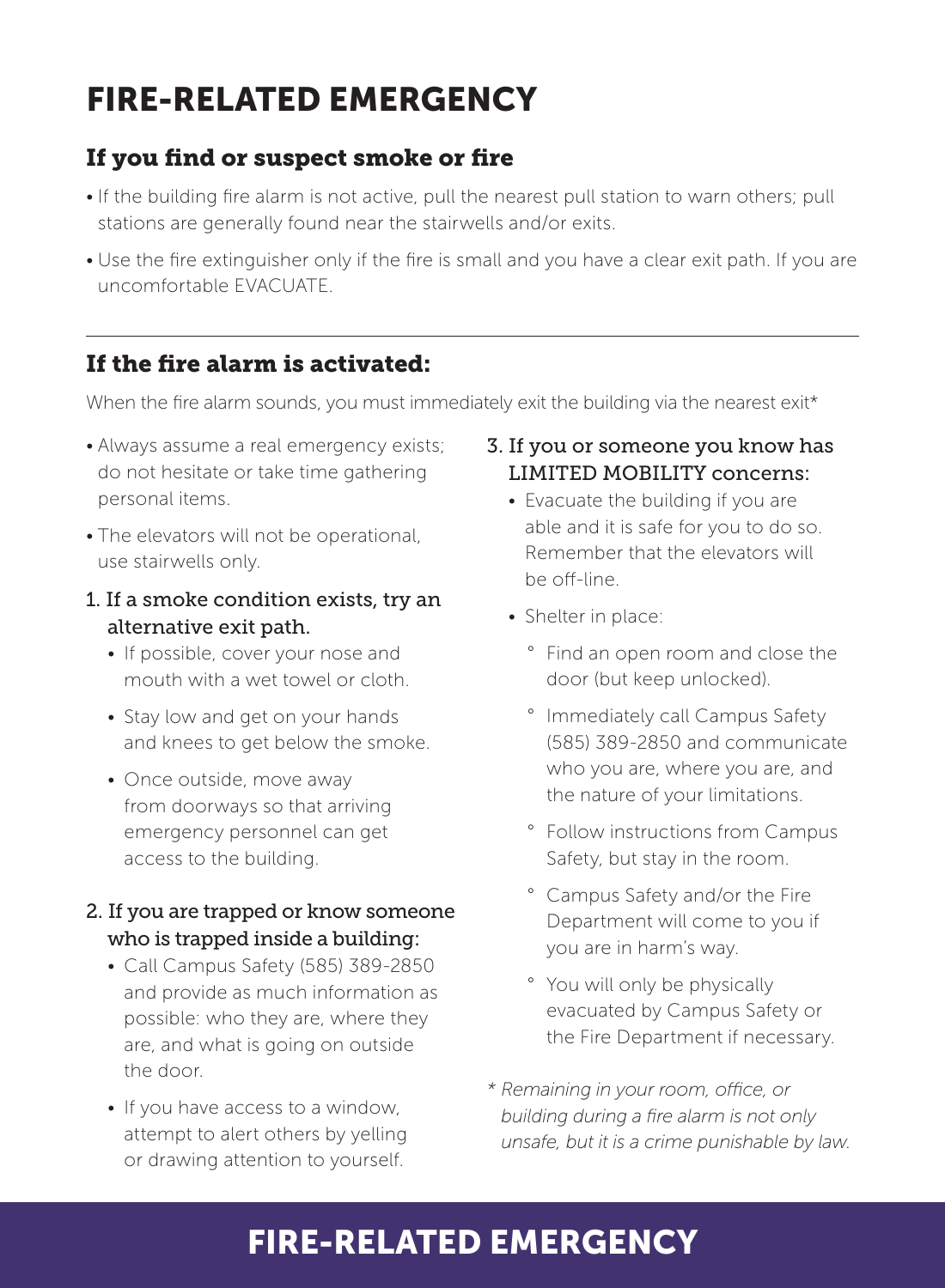# MEDICAL EMERGENCY

- Immediately call Campus Safety for assistance or have someone call for you.
	- ° If you direct someone else to call for you, confirm the call was made and that help is on the way.
	- ° Use any blue light phone on campus.
	- ° Use your Security Escort Alarm if you do not have access to a phone.
- Do not move the injured person unless they are in danger of further injury as a result of their location. Always consider your safety and the safety of others in making this decision (e.g. electrical lines, violence, fire, and chemical exposure).
- If the person is conscious:
	- ° Speak to them to obtain a brief history including their name, emergency contact, associated medical conditions/medication, and how they are currently feeling.
	- ° Help the person to be as comfortable as possible and encourage privacy from onlookers.
- If the person is unconscious, speak to others in the area for details on what happened.
- To the extent that you are trained and comfortable in administering first aid, you may start treatment according to your training until emergency responders arrive.

As first responders, Campus Safety Officers receive ongoing training and certifications in key areas such as critical incident management, fire safety, CPR, first aid, NarCan administration (opioid-overdose), administering emergency oxygen, Automated External Defibrillators (AEDs), mental health first aid, alcohol and other drugs, sexual assault investigations, and more.

*Campus Safety offers First aid/ CPR certification courses. Refer to the Campus Safety webpage for a schedule of courses to current students, staff, and faculty.* 

### MEDICAL EMERGENCY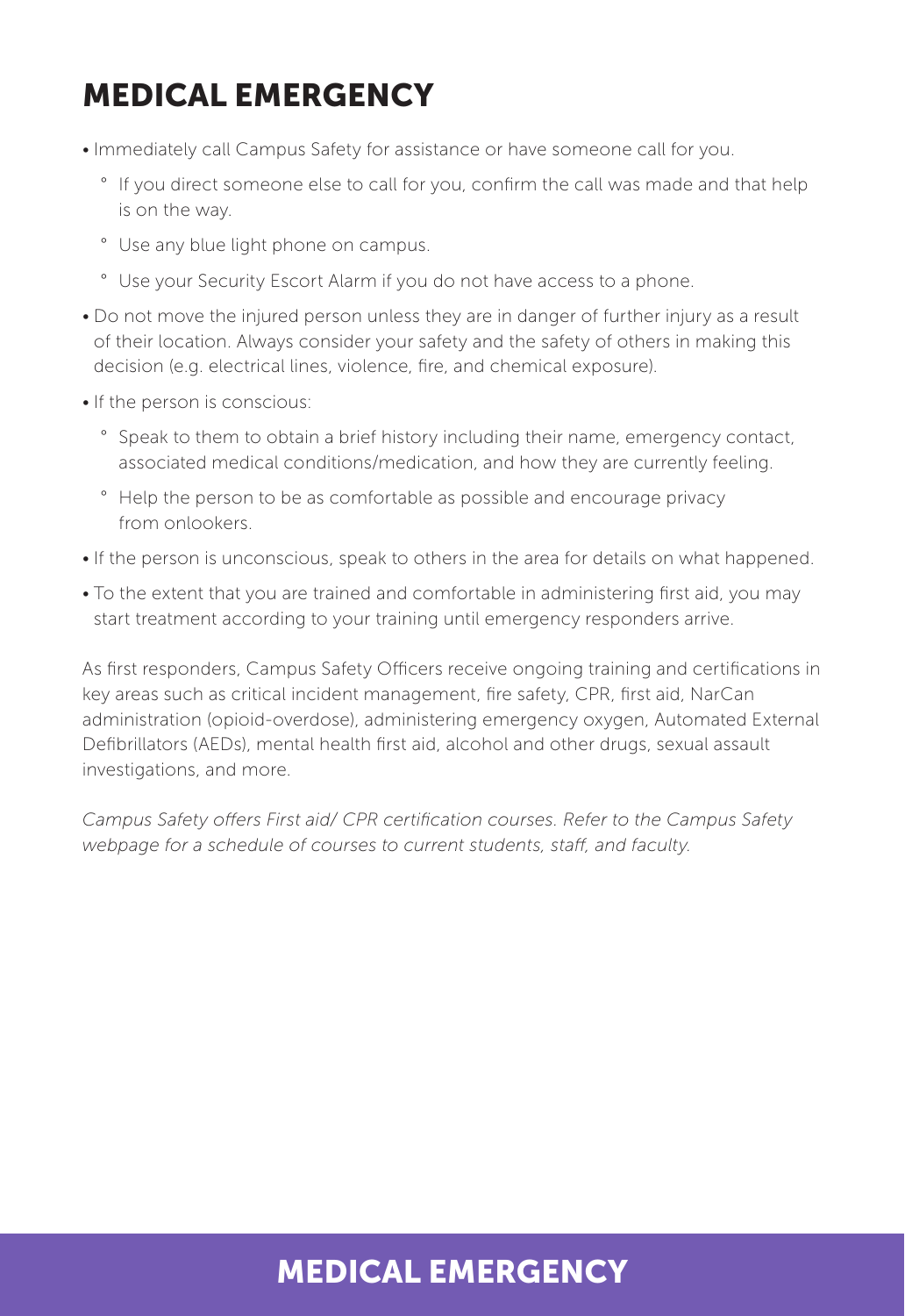# THREATS OF SUICIDE

We can prevent suicide. According to the American Foundation for Suicide Prevention, most people who take their lives exhibit one or more warning signs, either through what they say or what they do. Warning signs include a change in behavior or the presence of entirely new behaviors (especially when related to a painful event, loss, or change).

Suicidal thoughts or actions are a sign of crisis and should never be ignored. If you are unsure of what to do or how to proceed, call the Office of Health and Counseling Services at (585) 389-2500 for a consultation. Outside of business hours, contact Campus Safety at (585) 389-2850 or any of the free and confidential resources noted below.

For on campus emergencies contact Campus Safety. When you contact Campus Safety at (585) 389-2850, the dispatcher will contact appropriate authorities and/or emergency care providers as needed, including police, fire, and/or emergency medical responders.

#### Consider the following actions, if possible and when safe to do so:

- Stay with the person, or find someone who can, until help arrives.
- Attempt to escort the person to a quiet, private place where you can observe/monitor them until help arrives; listen empathetically until help arrives.
- If the person attempts to leave, do not restrain them; monitor and observe their behavior and direction of travel; notify first responders of any change in location.

#### 24/7, free and confidential resources for non-urgent consultation:

- Monroe Mobile Crisis Team at (585) 529-3721 or Lifeline at (585) 275-5151. This is a mobile psychiatric emergency team who provides support to individuals who are experiencing a crisis in mental health.
- National Suicide Prevention Lifeline at (800) 273-8255 or text 741741

### THREATS OF SUICIDE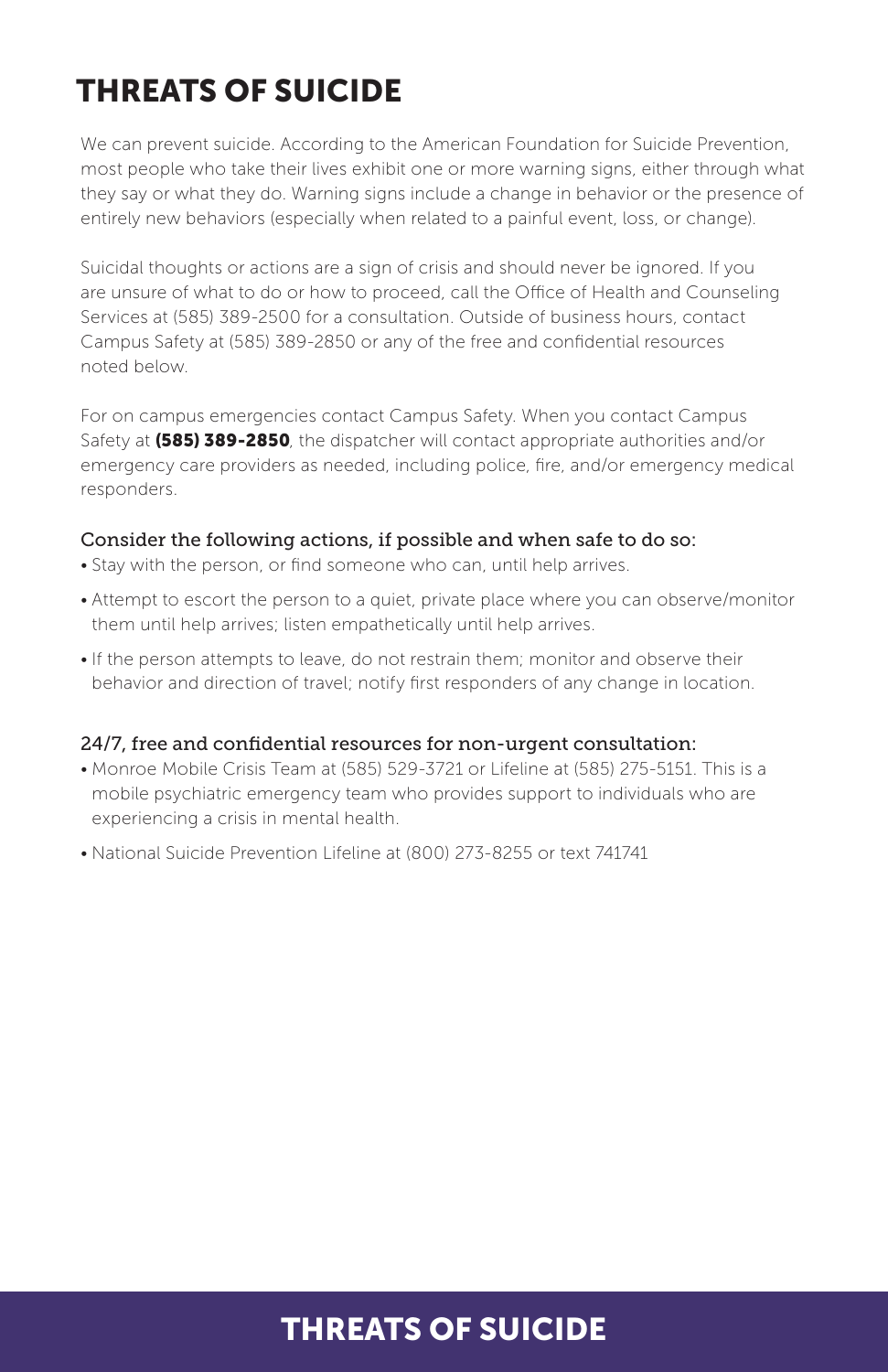### TITLE IX: SEXUAL MISCONDUCT, HARASSMENT AND DISCRIMINATION (Includes dating violence, domestic violence, stalking, and sexual assault)

Nazareth College encourages all community members to report sexual assault and harassment. Deciding whether to make a report and how to proceed can be a difficult choice. For more information about how to report an incident, including resources, support, confidential reporting, and confidential services, go online to naz.edu/titleix for a copy of Nazareth College's Sexual Misconduct Policy.

#### Reporting assault/violence

- Immediately call for help: off campus dial 911; on campus call Campus Safety at (585) 389-2850.
- Provide as much detail as possible about what you observe or hear.
- Indicate whether you know if any weapons or dangerous instruments were involved
- Provide the names/descriptions of all parties involved.
- Do not attempt to become involved; even if you know the parties involved, you may be injured if you attempt to intervene.
- If any of the involved parties attempt to leave the area whether by foot, vehicle, or other means, obtain as much information as possible, such as: direction of travel; what they were wearing; physical features and clothing description; vehicle license plate number; vehicle description; and any other observations, no matter how slight or seemingly insignificant.

#### Reporting to Nazareth College

- Meet with the Title IX Coordinator to report an instance or fill out an anonymous online report form at https://forms.naz. edu/sexual-misconduct/.
- The Title IX coordinator will coordinate an initial assessment, investigation, and will respond to the allegations.
- At the time that the report is made, you do not have to decide whether or not to request disciplinary action.
- Nazareth may be able to impose interim measures, to eliminate the hostile environment and protect all parties involved. These may include, but are not limited to:
	- ° Access to counseling services and assistance in setting up an initial appointment
	- ° Imposition of an on-campus "no-contact" directive
	- ° Rescheduling assignments or exams
	- ° Changing class schedules or on-campus housing
	- ° Providing academic support services

#### Reporting to local law enforcement

- Students who wish to pursue a formal complaint with local law enforcement can enlist the help of the Title IX Coordinator, Campus Safety or call the Monroe County Sheriff's Office directly by dialing 911.
- Nazareth College will generally respect your choice unless the college determines that there is an overriding issue with respect to the safety or welfare of the college.

### TITLE IX: SEXUAL MISCONDUCT, HARASSMENT, & DISCRIMINATION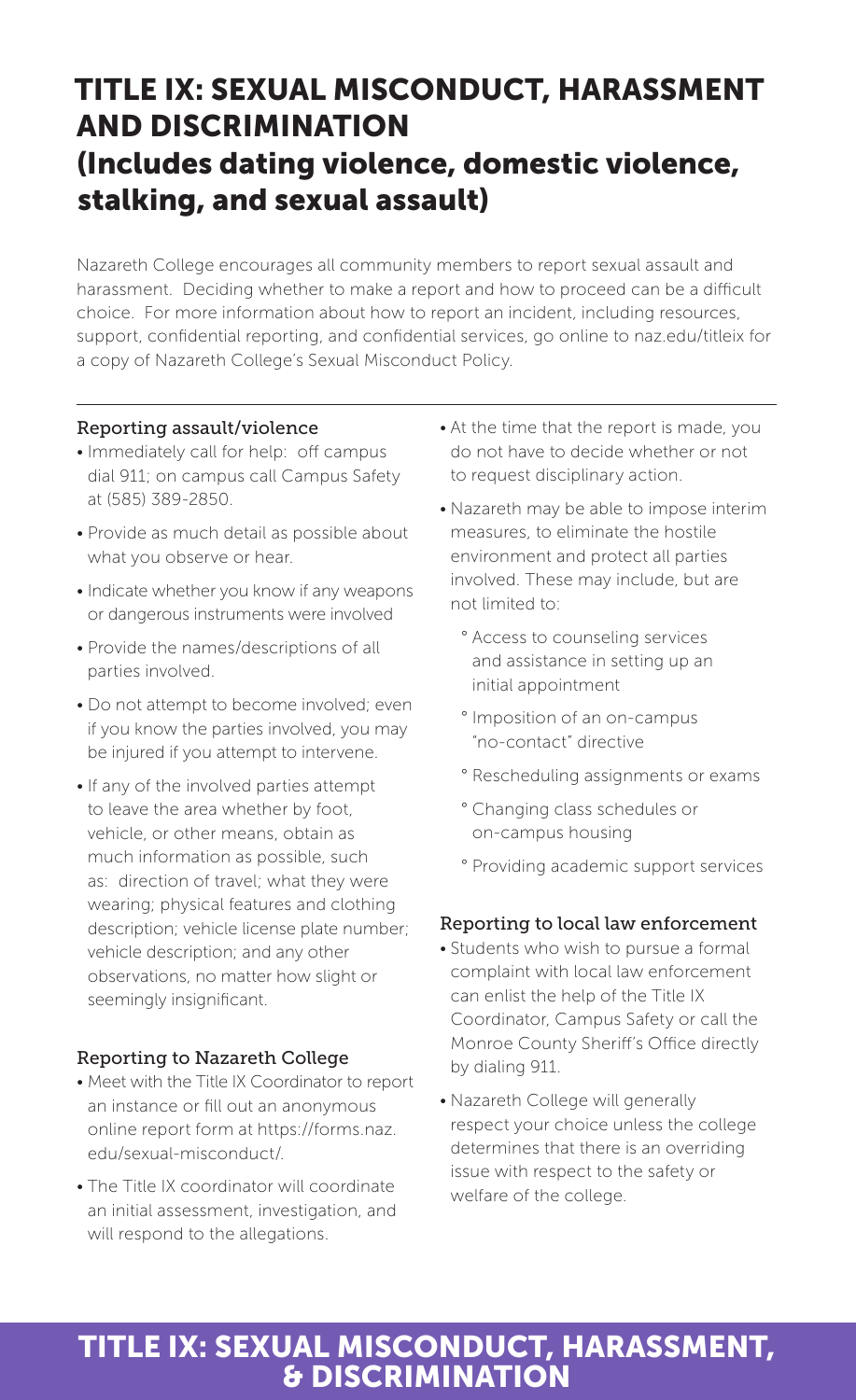# BOMB THREAT

If you observe a suspicious object or what you believe to be a bomb on campus, do not attempt to handle; clear the area and immediately contact Campus Safety.

If you receive a bomb threat by telephone: Remain calm and obtain as much information as possible. DO NOT put the caller on hold; DO NOT attempt to transfer the call. If you have caller ID, record the phone number of the caller and proceed as follows:

#### LISTEN - Pay close attention to the caller and their words and speech:

- Does the caller have any distinguishing voice characteristics such as an accent, stuttering, or mispronunciation?
- Is the caller calm, angry, excited, irrational, or agitated?
- Does the caller's voice appear to be male or female; younger or older?
- Listen for background noises (traffic, train whistle, music, radio, TV, children, airplanes, etc.).

#### DOCUMENT – Record all that is known, heard, and said:

- Name of person taking the call
- Date and time call was received and phone number (if displayed)
- How the threat was reported (telephone, e-mail, in-person, by mail)
- Location threatened (specific building, room, area, event, space)
- Exact words used to make threat
- Any observations of the caller's speech, tone, etc.

#### ENGAGE - Questions to ask the person making the threat:

- When is the bomb going to explode?
- Where is the bomb located?
- What kind of bomb is it?
- What does it look like?
- Who placed the bomb?
- Why was the bomb placed?
- Where are you calling from?

If you receive the bomb threat via voicemail, text, or social media, do not delete the message or attempt to forward. Campus Safety will consult with law enforcement and Nazareth College IT Services, as needed, for best means to preserve the message as evidence.

### BOMB THREAT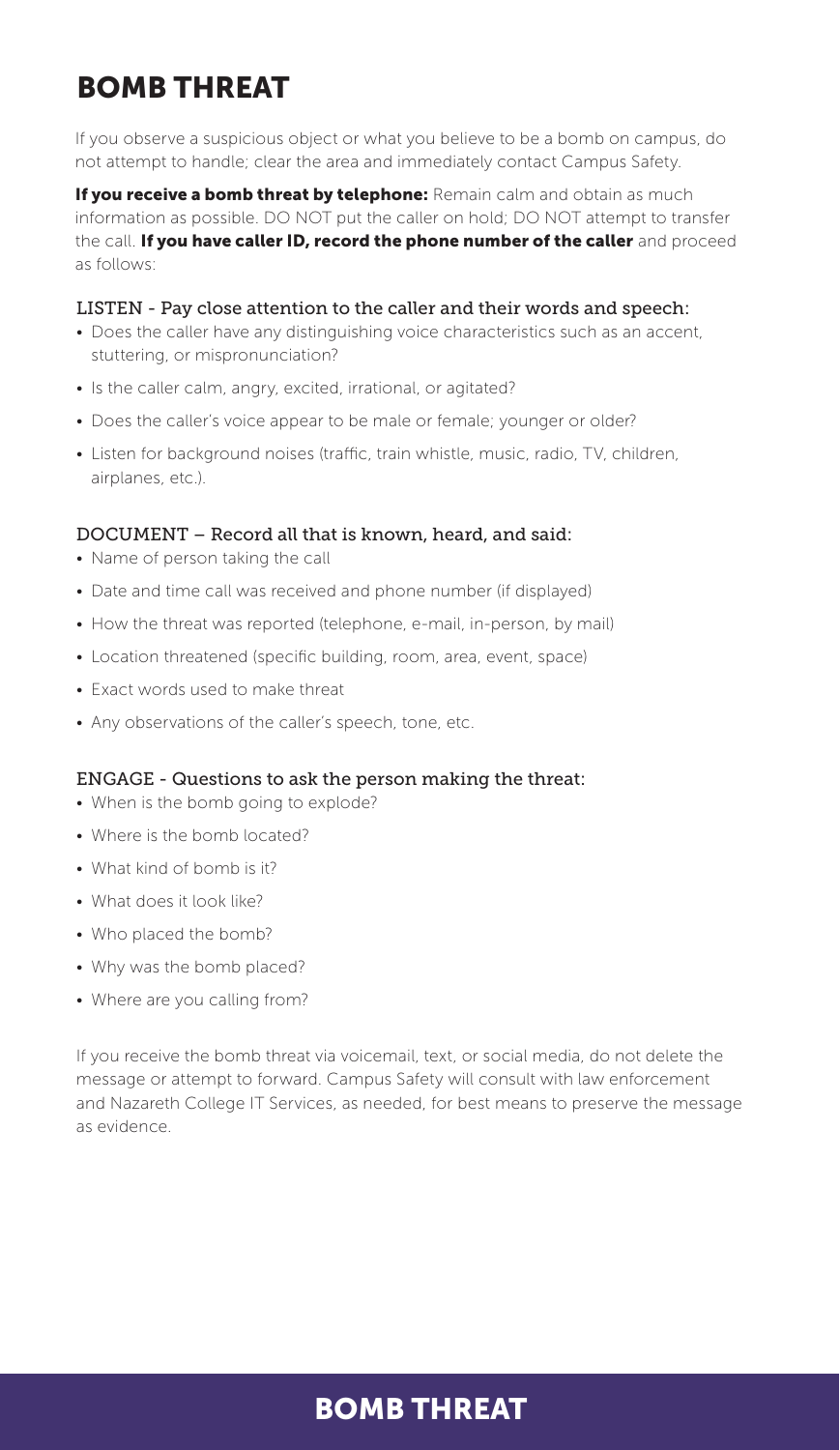# SUSPICIOUS LETTERS AND PACKAGES

#### Characteristics of suspicious packages and letters include:

- Excessive postage
- Handwritten or poorly typed addresses
- Incorrect titles
- Title, but no name
- Misspellings of common words
- Oily stains, discolorations, or odor
- No return address
- Excessive weight
- Lopsided or uneven envelope
- Protruding wires or aluminum foil
- Visual distractions
- Ticking sound
- Excessive packaging material such as masking tape, string, etc.
- Marked with restrictive endorsements, such as "Personal" or "Confidential"
- Shows a city or state in the postmark that does not match the return address

#### Once a potential suspicious package has been identified

- Stay calm and immediately contact Campus Safety at (585) 389-2850.
- Do not move or handle a suspicious package; leave the area immediately.
- If the object is marked with a threatening message (such as "anthrax") or if a suspicious powder or substance spills out of the package or envelope, follow these guidelines to assist first responders:
	- 1. DO NOT CLEAN up a suspicious powder.
	- 2. TURN OFF local fans or ventilation units if the switches are quickly and easily accessible.
	- 3. SHUT down air handling system in the building, if possible.
	- 4. LEAVE the area immediately; close the door, or section off the area to prevent others from entering. Call for help and keep others away from the area.
	- 5. WASH your hands with soap and water to prevent spreading any powder to your face.
	- 6. REMOVE contaminated clothing as soon as possible and place in a plastic bag, or some other container that can be sealed. Give clothing bag to the emergency responders.
	- 7. **SHOWER** with soap and water as soon as possible if contaminated. Do not use bleach or other disinfectant on your skin.
	- 8. LIST all people who were in the area when the suspicious package was recognized.
	- 9. PROVIDE this list of people to Campus Safety for follow-up investigations and to obtain advice from local public health authorities and outside law enforcement officials.

First responders will assess the situation and follow specific guidelines.

# SUSPICIOUS LETTERS AND PACKAGES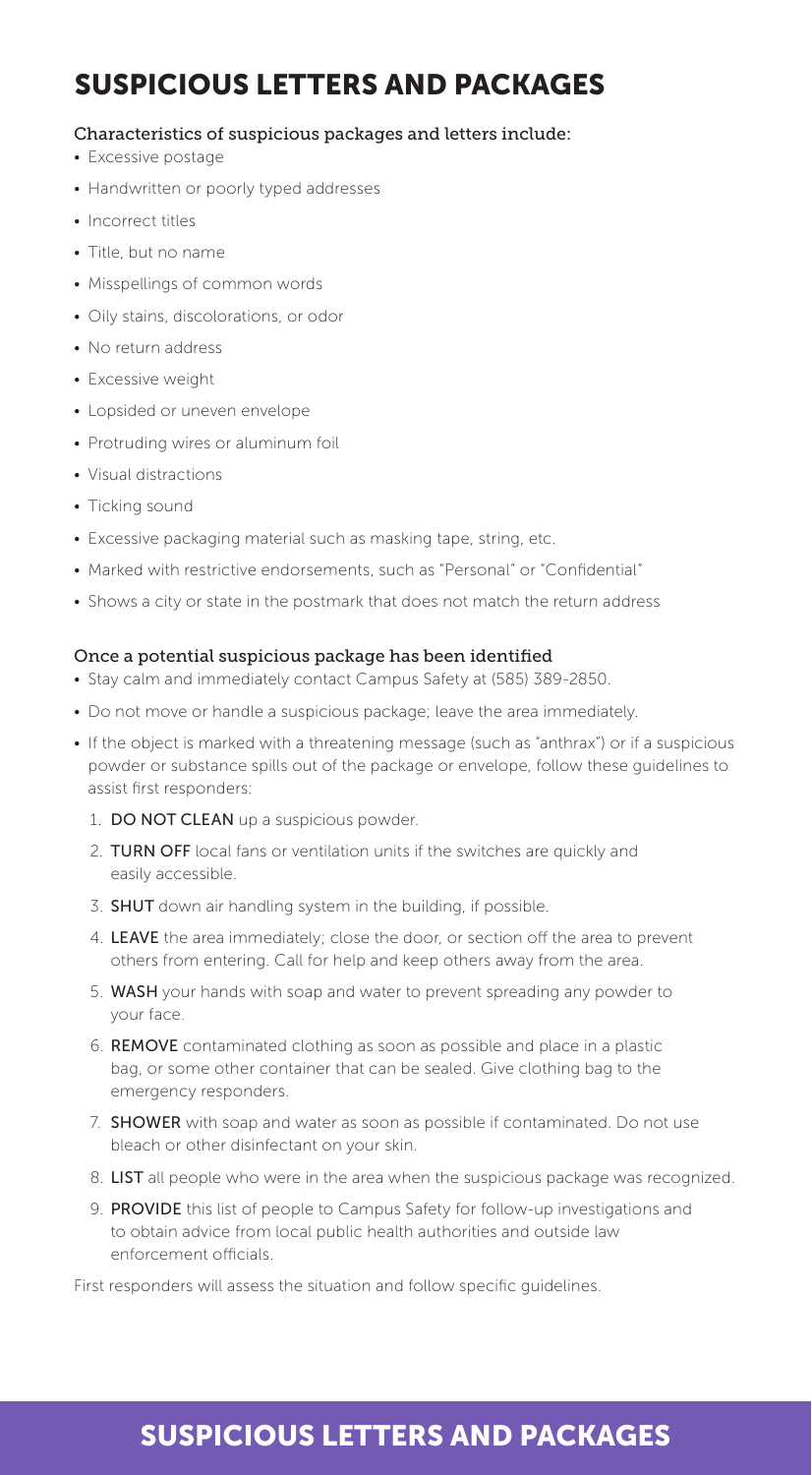### MISSING PERSON

If a student, employee, or other individual has reason to believe that a student who resides on campus is missing, he or she should immediately notify Campus Safety.

When the College receives a missing person report from any member of the College community or a student who resides in on-campus housing, the report will be forwarded within 24 hours to Campus Safety. If Campus Safety receives a report of a missing student and upon investigation determines that a student has been missing for more than 24 hours, then Campus Safety will act in accordance with established policy and procedure. To view the College's missing person policy in full, refer to the Annual Security & Fire Safety Report located on the Campus Safety website at naz.edu/campus-safety.

#### If you suspect or become aware of a report of a missing person, take the following actions:

- If the missing person is a minor, contact Campus Safety immediately. A missing minor from campus will generate an immediate outreach to law enforcement.
- If you suspect a student, staff, or faculty member is missing, contact Campus Safety even if it appears to be an off-campus concern. Campus Safety may be able to assist local law enforcement with their investigation.
- Be prepared to provide specific reasons why the person may be missing and attempts you and others have made to reach the person. If the initial Campus Safety investigation does not locate the person or if there is reason to believe the person is in danger, law enforcement will be contacted to assist in the investigation.
- Campus Safety will report all missing person reports to law enforcement after 24 hours; however this does not preclude contacting law enforcement in less than 24 hours if information or circumstances warrant a more immediate response.

# MISSING PERSON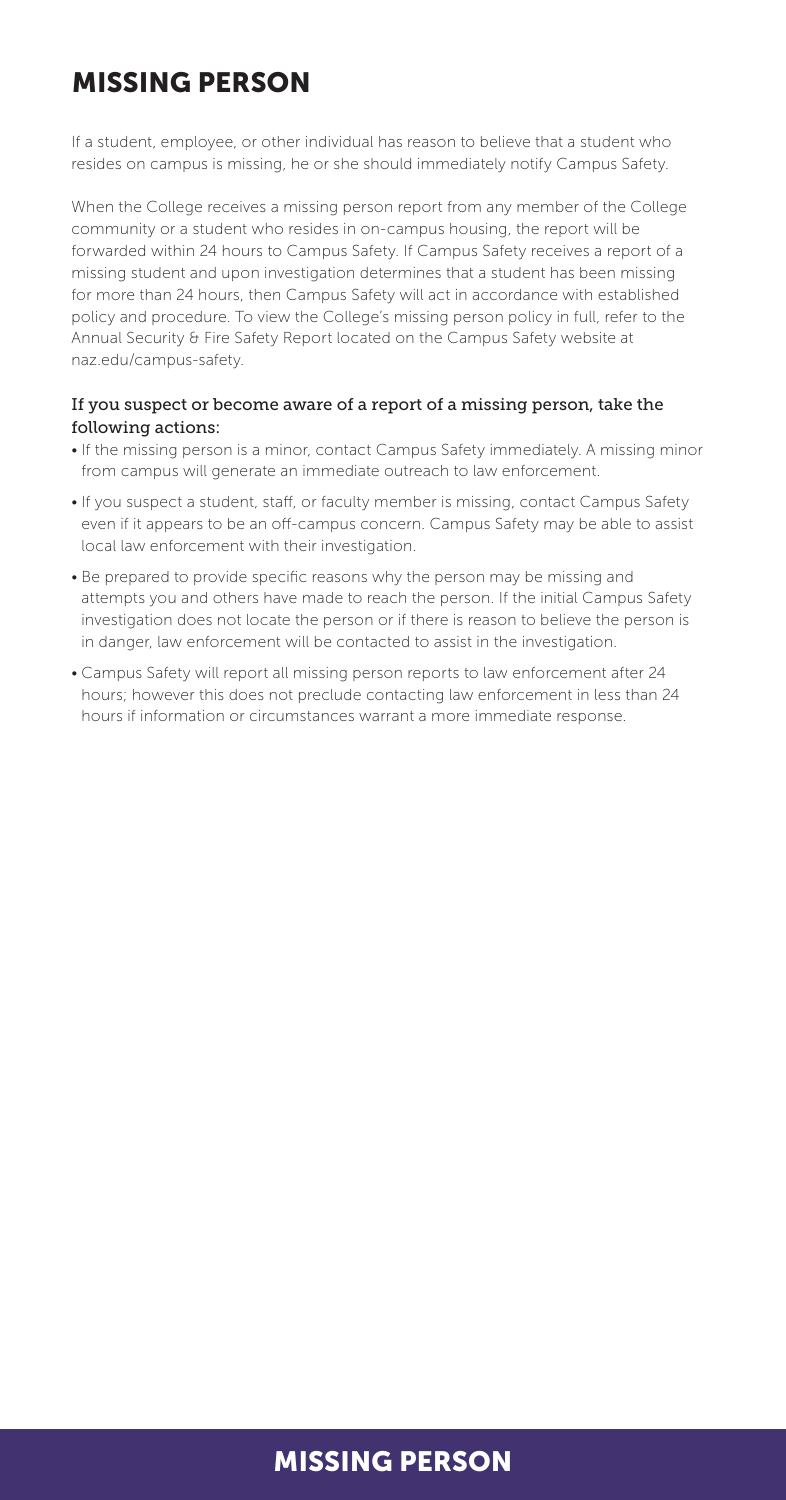# ACTIVE INTRUDER

### HOW TO RESPOND WHEN AN ACTIVE SHOOTER IS IN YOUR VICINITY

### 1. RUN (evacuate):

- If there is an accessible escape path, attempt to evacuate the premises. Be sure to:
- Have an escape route in mind.
- Move quickly; leave belongings; leave even if others refuse to follow.
- Prevent individuals from entering an area, if possible.
- Keep your hands visible. Follow the instructions of any first responders encountered.
- Call 911 when you are safe.

#### 2. HIDE (conceal and take cover):

If evacuation is not possible, concealment will hide you from the view of the shooter and cover can protect you from gunfire (e.g., brick wall). Quickly consider your best option; your hiding place should:

- Be out of the active shooter's view.
- Provide protection if shots are fired in your direction.
- Not trap you or restrict your options for movement.

To prevent an active shooter from entering your hiding place:

- Lock and barricade the door.
- Silence your cell phone and/or pager.
- Text 911 to communicate information without being heard.
- Turn off any other source of noise (i.e., radios, televisions).
- Hide behind large items (i.e., cabinets, desks).
- Remain quiet.

If evacuation and hiding are not possible:

- Try to remain calm.
- Dial 911, if possible, to alert police to the active shooter's location.
- If you cannot speak, leave the line open and allow the dispatcher to listen.

#### 3. FIGHT (take action against the intruder):

As a last resort, and only when your life is in imminent danger, attempt to disrupt and/or incapacitate the active shooter by any means necessary.

- Acting as aggressively as possible against him/her.
- Throwing items and improvising weapons.
- Yelling.
- Committing to your actions and taking the shooter down.

# ACTIVE INTRUDER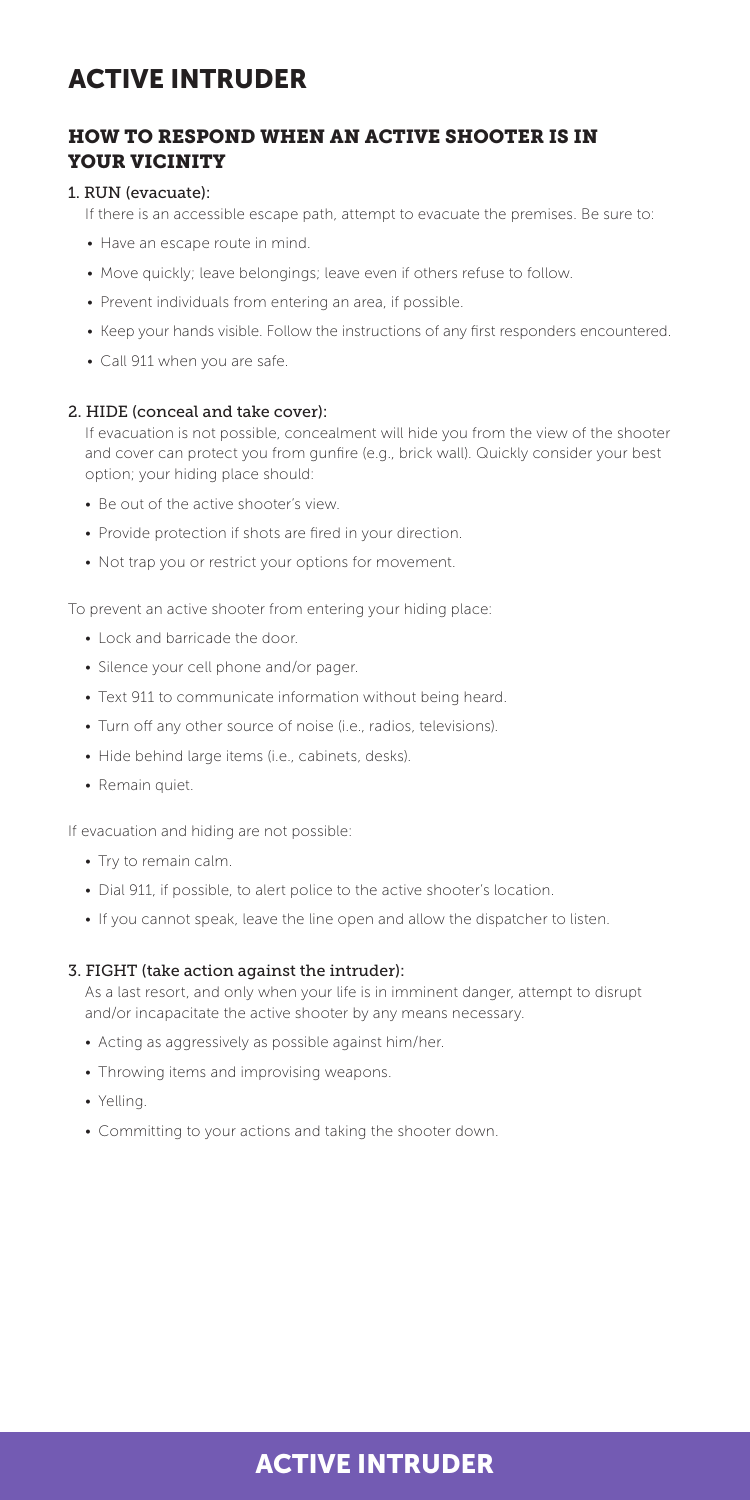# POWER OUTAGES

In the event of a power outage effecting some or all of the campus, stand by for information and instruction from Campus Safety. Some buildings have back-up generators which will provide limited power; other buildings do not.

Here are some things to keep in mind:

- Buildings with emergency generators, card access and fire safety systems (including fire detection, audible/visual notification, and monitoring capability) will continue to be powered by electricity for as long as the generator is running. Limited emergency lighting and building power will be provided.
- Buildings with no generator power, fire detection and monitoring remains intact by battery backup for approximately 24 hours. However, egress lighting is provided for only 60-90 minutes via battery.

### Consider the following measures:

- Move to a building that has an emergency generator, if it is safe to do so, unless otherwise instructed.
- Use flashlights in the dark candles are unsafe and strictly prohibited.
- Limit movement to avoid accident or injury until the location and extent of the outage can be determined.
- Eliminate unnecessary travel, especially by car; traffic lights may be out and roads may be congested.

### POWER OUTAGES